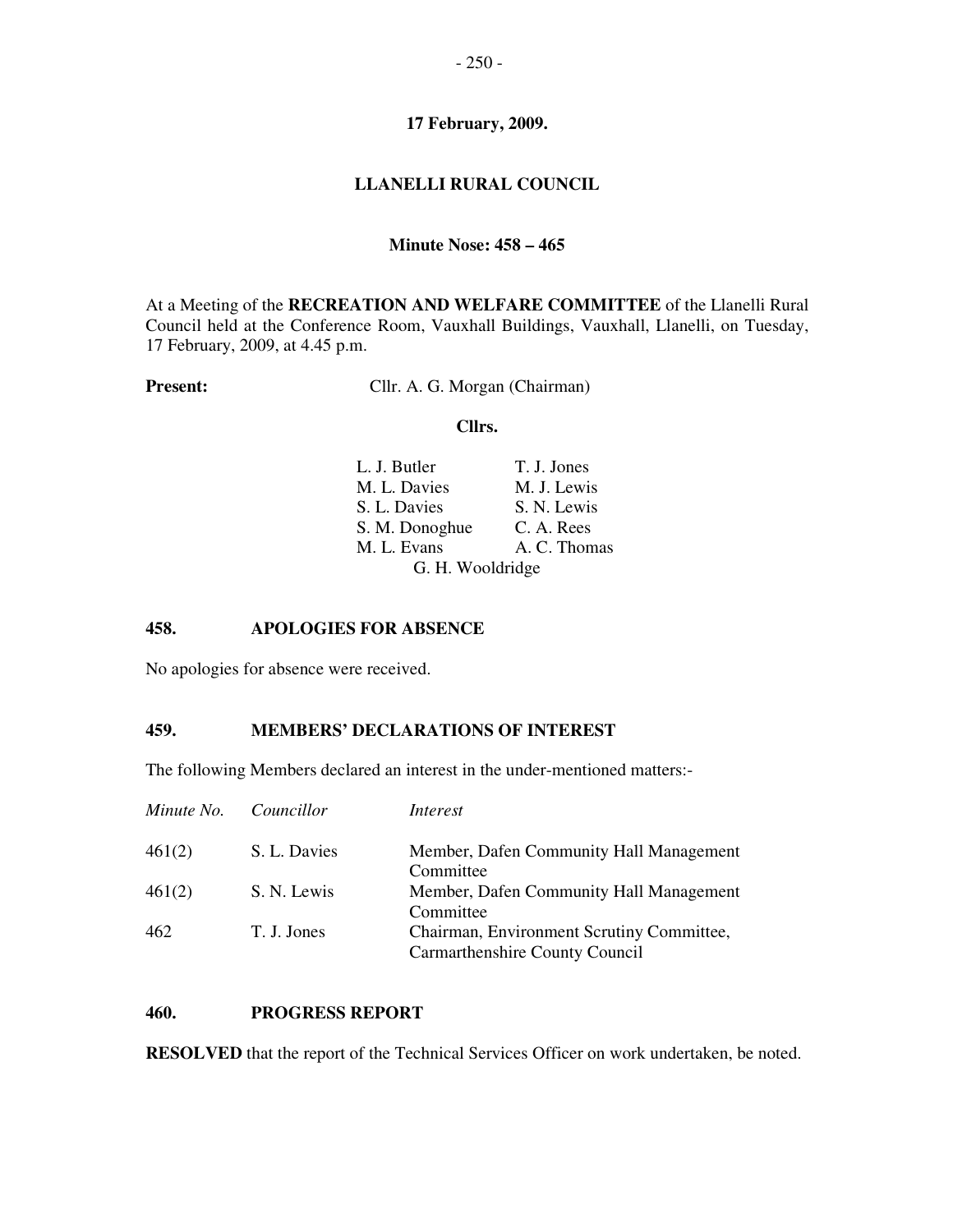#### **17 February, 2009.**

## **461. DAFEN COMMUNITY HALL**

## **(1) STRUCTURAL REPORT**

Pursuant to Minute No. 482 (18 March, 2008), Members were circulated with an updated report of the Technical Services Officer, together with a copy of the report received from Dean & Thomas, Structural Engineers.

The Technical Services Officer informed that there was no specific reason for the displacement of the roof void wall, although rotation on the felt tray would have contributed to movement. The DLO had removed all loose brickwork and debris on the ceiling area and the remaining brickwork had been propped in position until remedial works had been carried out. The wall would be reconstructed in accordance with the Engineer's report, with minimum disruption to the day to day use of the hall.

**RESOLVED** that the reports of the Technical Services Officer and Dean & Thomas be noted.

# **(2) FINANCIAL ASSISTANCE**

Cllrs. S. L. Davies and S. N. Lewis declared an interest in the following item as they were members of the Dafen Community Hall Management Committee and did not vote on the matter.

A letter was received from the Secretary, Dafen Community Hall Management Committee, requesting financial assistance following the loss of income due to the closure of the hall whilst recent refurbishment works took place.

**RESOLVED** that the application be noted.

### **462. NEW RECYCLING SCHEMES AND RECEPTACLES**

Cllr. T. J. Jones declared an interest in the following item as he was Chairman, Environment Scrutiny Committee, Carmarthenshire County Council. Cllr. Jones did not speak or vote on the matter.

Further to Minute No. 355, Members were circulated with correspondence received from the Senior Waste Officer, Carmarthenshire County Council, informing of the types of containers being utilised for recycling and enquired as to relevant sites for their installation.

Following discussion, it was

**RESOLVED** that Members contact the office with proposed locations.